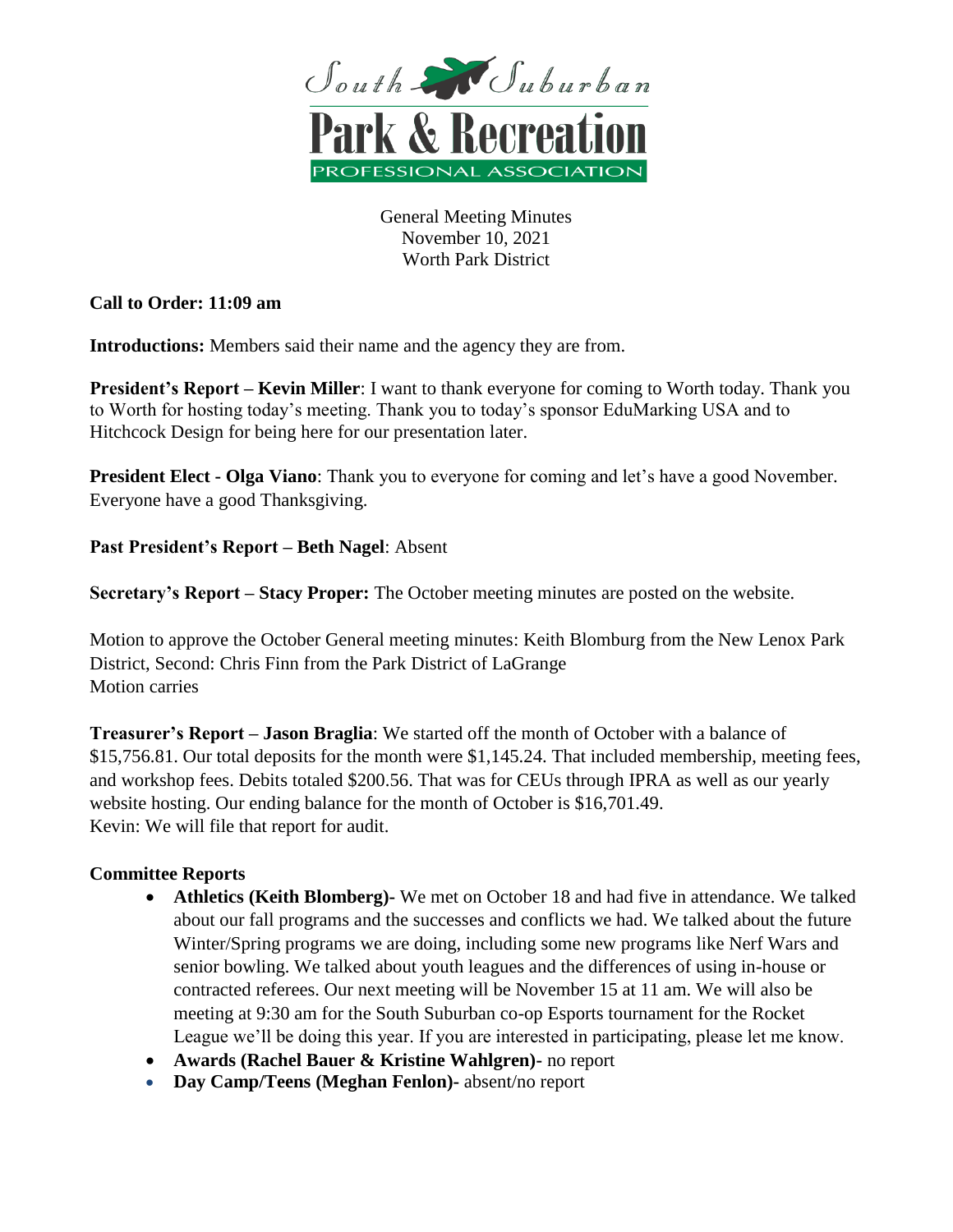- **Diversity (Keith Wallace & Nikki Gotsch)-** We are meeting Friday at 10 am via Zoom. We are going to discuss our service project, which we are going to be donating to the Crisis Center of South Suburbia. A flyer will go out with the items we are looking to donate for the blessing bags.
- **Early Childhood (Karen Cooper)-** absent/no report
- **Facilities (Chris Finn & Rachel Bauer)-** We met via Zoom on October 27. We talked a lot about staffing. Our next meeting will be November 17 at the Midlothian Park District at the Recreation Center. The topic that day will be reintroductions – getting patrons back in the facilities and programs.
- **Legislative (Hollice Clark & Greg Lewis)-** We met and nothing major going on with us. Still dealing with the Covid issues.

Keith Wallace: Parks Day has been moved up to March 8<sup>th</sup> and 9<sup>th</sup>.

- **Membership/Publicity (Jason Braglia & Beth Nagel) –** We have six new members join this month. We are still promoting the workshop that is happening next week. If you are interested, we are still accepting registrations.
- **Professional Development (Olga Viano)-** Today we have Hitchcock Design doing their presentation after our meeting. Next month we will have the social. In January we will be at Hickory Hills Park District and T-Mobile will be doing a presentation about different communication strategies and different ideas they have for Park Districts.
- **School Age (Rebecca Perkaus)-** We met on October 22 and talked about before and after school staffing shortages, behavior tracking forms, and Covid questions. We also talked about youth enrichment programs and how program numbers are looking overall. School day out programs have 50% lower attendance than normal. We think parents are still working from home. We are combining our November and December meeting to December 3 via Zoom. If interested, let me know.
- **Social (Cassie Proctor & Erin Cortilet)-** Information on the December social are on the table cards. It is going to be Thursday, December 9 at the Alley Bar & Grill which is also Mokena Thunderbowl. IPRA is going to be doing their educational Roadshow before the meeting and you do need to register for that through IPRA's website. The general meeting will start at noon. We are doing an ugly sweater contest and anyone that participates will get an extra door prize ticket. We will do split the pot and we have additional door prizes. The Diversity Committee will be doing the blessing bags and that will also get you an extra ticket. There will be an appetizer buffet with unlimited soft drinks; cash bar available. Bowling will be from  $1 - 3$  pm for an additional fee. The price is \$15 for lunch meeting only and \$25 for lunch, meeting and bowling. Evites will come. Our next Zoom meeting will be Thursday, November 18 at 9:30 am.
- **Special Events (Eric Sloyan)** We met twice; once in October and yesterday. We went over Halloween and fall events that districts were running. We also discussed our holiday Christmas events coming up and our different Santa vendors that each district uses. Our next meeting will be Tuesday, December 14 at 11 am via Zoom.
- **Sponsorship/Marketing (Jason Braglia)-** We did not meet in October due to scheduling conflicts, but we will be meeting Tuesday, November 16 at 10:30 am via Zoom.
- **Student (Delaney Harty)-** We did not meet in October. We are going to meet November 16 over Zoom at 2 pm. If you are interested in joining our committee, please reach out to me.